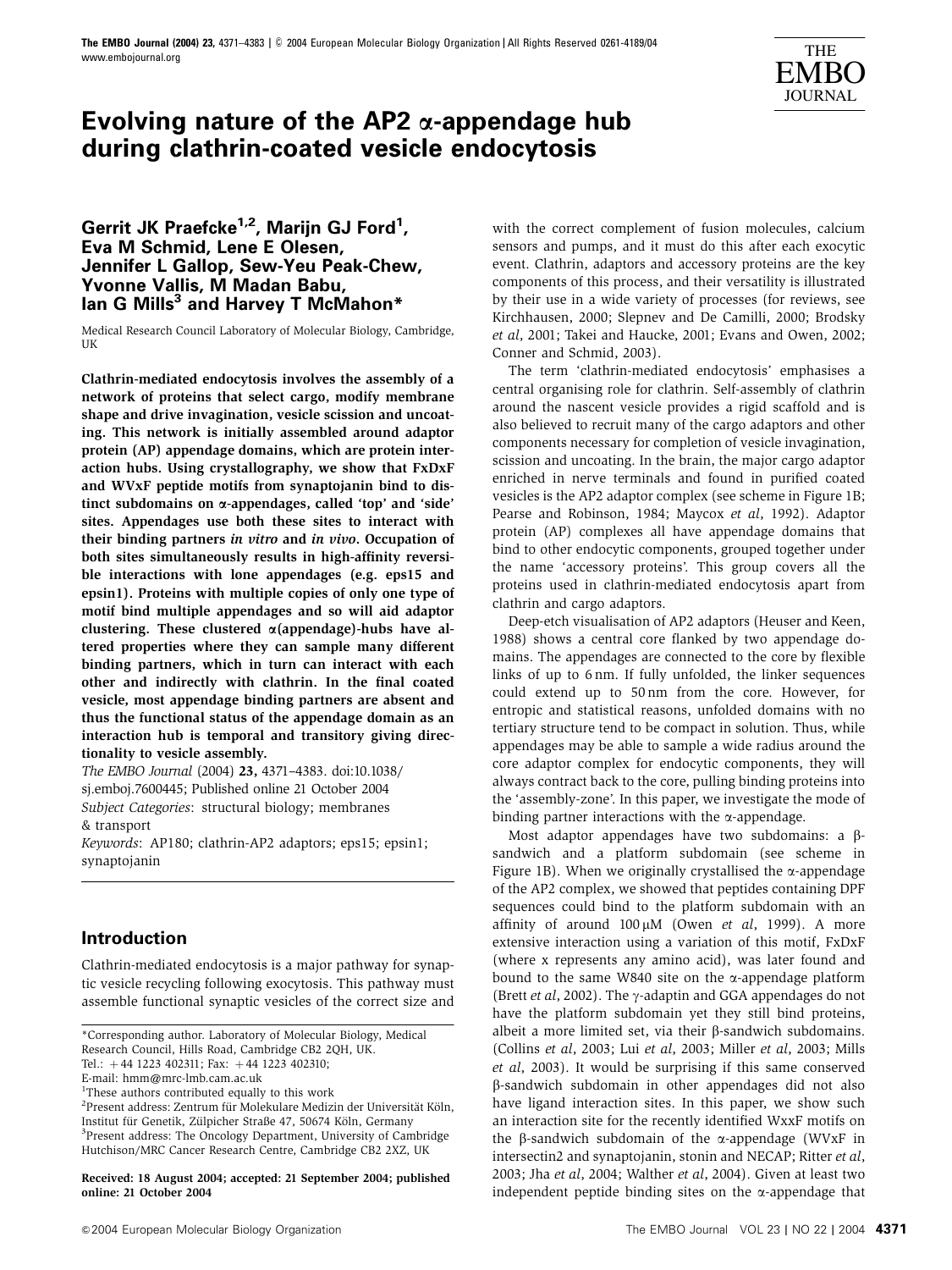

Figure 1 Proteomic analysis of AP2  $\alpha$ -appendage interactions. (A) Scheme showing all  $\alpha$ -appendage binding partners, highlighting those that also interact with other interaction hubs in clathrin-mediated endocytosis. Colours separate interaction groups. (B) Scheme of an AP2 adaptor complex with its two appendage domains. The a-appendage is the main accessory protein interaction hub. (C) Protein from brain extracts bound to the a-appendage and analysed by tandem mass spectrometry. Numbers in brackets indicate the number of peptides sequenced to confirm the identity of the band. More details of interacting proteins are given in Supplementary Table 1.

recognise at least four different types of peptide motifs (DPF/ W, FxDxF, WVxF and a new FxxFxxL motif), we can now explain why multiple low-affinity peptide interactions give rise to nM protein interactions and how these high-affinity interactions are still readily reversible. Also, with multiple possible modes of interaction with the appendage, we consider the possibility that subsets of proteins can simultaneously bind the same appendage.

There are well over 20 proteins implicated in clathrincoated vesicle (CCV) assembly. Many interact with multiple partners creating a complicated network of possible interactions. While traditionally these cellular processes have been considered as linear sequences of events, this is now recognised as being over simplistic. In this paper, we consider CCV assembly as the result of networks of protein interactions. The low affinities of many interactions in clathrin-mediated endocytosis give transient complexes a dynamic instability, which will mean that the network can be assembled by many different pathways and that the network is constantly sampling its environment, for example, for the presence of cargo in membranes. Examples of these low-affinity interactions are DPF/W motifs binding to the  $\alpha$ -appendage, NPF motifs to EH domains and LLDLD motifs to the clathrin terminal domain (Owen et al, 1999; Kim et al, 2001; Miele et al, 2004). Thus, stability is only achieved by many such weak interactions. The prediction of dynamic instability in this network is evidenced by rapid exchange of components after photobleaching (Wu et al, 2003).

When all possible protein interactions are mapped, we can recognise interaction hubs, which are interaction nodes with a disproportionately large number of protein interactions. Within clathrin-mediated endocytosis, the  $\alpha$ -appendage, clathrin terminal domain and PtdIns $(4,5)P_2$  can be considered as hubs (Figure 1A). Many  $\alpha$ -appendage partners interact with membranes and thus the whole process is firmly membrane anchored.

Appendage binding proteins often have multiple copies of the same motif concentrated in regions of no predicted secondary structure (Kalthoff et al, 2002; Mills et al, 2003). We call these regions 'motif-domains' (MDs). For example,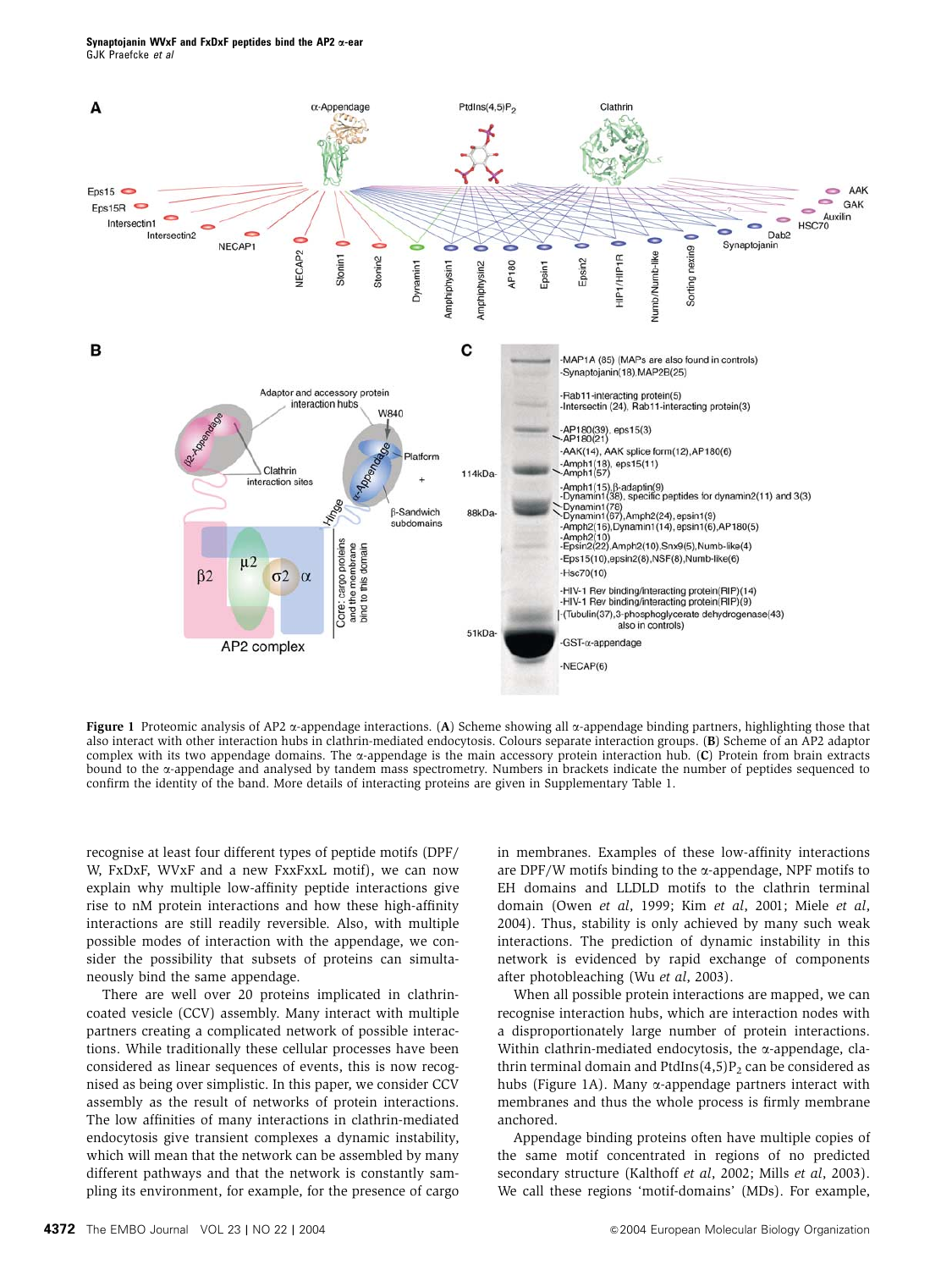there are eight DPW motifs in the epsin1 MD. We have determined the number of appendages that can simultaneously bind an individual MD and thus we can predict whether a protein will prefer to bind to multiple appendages simultaneously, as they are found in forming coated pits. Thus, in assembly-zones, where there are clustered appendages on a two-dimensional surface, multiple low-affinity appendage interactions can work like Velcro<sup>TM</sup>, in search of multiple sticking points. This will mean that the range of accessory proteins bound will depend on the avidity of each component for the network (where avidities are the combined affinities of all the network interactions). Combining the structural information and our affinity measurements with experiments on the dynamics of coat assembly, we now have a basis for predicting which groups of ligands will be recruited by the AP complexes at certain points during the vesicle retrieval cycle. This leads us to a view of AP appendage domains as the coordinators in time and space of accessory protein recruitment during CCV formation.

### **Results**

### **Competition between binding partners for the** a**-appendage**

In a representation of protein interactions in clathrinmediated endocytosis, the AP2  $\alpha$ -appendage is a hub. We set out to characterise how the appendage can interact with multiple ligands and how the relative abundance of bound ligands is determined. We therefore characterised protein ligands using liquid chromatography tandem mass spectrometry (LC-MS/MS) and confirmed this using Western blotting to recognise both major and minor bands. A complete analysis of a wild-type appendage pull-down is shown in Figures 1C and 2A. Most of these ligands are already known, but a number of new ligands including the HIV-1 Rev interacting protein (RIP), important for nuclear export of viral RNA and infectivity (Fritz et al, 1995), are discussed in Supplementary Table 1. Most binding partners found by LC-MS/MS are enriched on a-appendage beads over brain extract (Figure 2A), with the exception of Hsc70, dynamin and numb-like. Dynamin's interaction was previously shown to be largely indirect and via amphiphysin (Owen et al, 1999). Some of the more minor interactors are very strongly enriched (AAK, auxilin, Dab2, eps15, epsin1 and synaptojanin170). All these enriched proteins have multiple copies of short  $\alpha$ -appendage interaction motifs (Figure 2B), clustered in an MD.

The  $\alpha$ -appendage platform subdomain is already characterised as containing the binding site for DxF-like motifs, and for the special cases of this motif (DPF, DPW and FxDxF, see arrow in Figure 1B). A mutant of this site (W840A) reduced or abolished almost all ligand interactions (Figure 2A) and thus the appendage cannot act as a protein interaction scaffold able to independently and simultaneously interact with multiple partners with high affinity. This was confirmed by using the MD from eps15 (eps15-MD), which competed off all the visible  $\alpha$ -ligands (Figure 2C). This effectively means that the single  $\alpha$ -appendage may work as a protein interaction hub by sampling its ligands. The intensity of Coomassiestained ligands in Figure 1C will be mostly due to the relative abundance in brain extracts and to the affinities. Thus, we should be able to detect the higher affinity  $\alpha$ -ligands in brain extract by increasing the extract to appendage domain ratio, whereas with a more limiting extract to appendage ratio, lower affinity ligands will be more readily visible. We see using LC-MS/MS (Figure 2D) and blotting (Figure 2E) that the amounts of intersectin, epsin1 and eps15 bound to the  $\alpha$ appendage increase with more extract, while dynamin and AP180 decrease and thus epsin1, eps15 and intersectin are predicted to have higher affinities. In Figure 2A, we also note that synaptojanin170, eps15, NECAP and epsin1 interactions are not completely abolished by  $\alpha$ -W840A and the stonin2 interaction increases (see stars). This implies another mode of interaction alongside the W840A site.

### **A second binding site on the** a**-appendage for WVxF motifs centred around F740 and G742**

Stonin2, whose interaction increases with a-W840A, has multiple WxxF motifs, which are known to bind to the  $\alpha$ appendage (Walther et al, 2004). WxxF motifs are also found in synaptojanin, NECAPs and other endocytic proteins (see Figure 2B). We solved the  $1-9$  Å resolution structure of the a-appendage bound to WVxF and FxDxF peptides (Syj-P3 and Syj-P1, respectively) found next to each other in the 170 kDa form of human synaptojanin (Figure 3). The binding sites for these peptides are the only regions on the  $\alpha$ -appendage that are conserved in plants and from yeast to man (Supplementary Movie 1 and Supplementary Figure 1). The Svi-P3 peptide (sequence: NPKGWVTFEEEE) binds to an extensive surface on the  $\beta$ -sandwich subdomain, which we call the 'side site'. There are two shallow pockets for the W and F of the peptide (Figure 3E). The core of the W5 pocket is formed by G742 and F8 is  $\pi$  stacked to F740 with space for F8 created by G725 lying immediately beneath. If these glycines were replaced by larger amino acids, the space in the pocket would be severely restricted. The acidic C-terminus of the peptide contributes to the strength of the interaction by hydrogen bonding. The main specificity determinants on the peptide are W, V and F, where W is hydrogen bonded, F must be large and hydrophobic and the V position would preferably be a small, uncharged residue because of its close proximity to F740 (Figure 3E, and see Supplementary Figure 2 for a more detailed description). Thus, the core motif is WVxF, which is the sequence found in NECAP, stonin, intersectin and synaptojanin. This binding site is on the opposite side of the  $\beta$ -sandwich subdomain to the previously identified  $\gamma$ -appendage binding site for DFxDF motifs (Supplementary Figure 3). A DPW peptide was previously shown to bind at the side site (Brett et al, 2002) around F740, although the orientation is different with a tryptophan in the F8 pocket (Supplementary Figure 4).

The WVxF sequence (Syj-P3) in synaptojanin is preceded closely by an FxDxF sequence, which is known to interact with the hydrophobic pocket centred around W840 on the platform subdomain of a-appendage. We made this as a peptide (Syj-P1: LDGFKDSFDLQG) and soaked it into the crystals containing Syj-P3. Syj-P1 occupied the W840 site (top site; see Figure 3A, B and D) in the same orientation as the recently presented structure of the  $\alpha$ -appendage bound to the FxDxF motif from amphiphysin (Brett et al, 2002).

From the structure, we make the following observations: synaptojanin170 will not be able to use both WVxF and FxDxF motifs simultaneously to bind to a single  $\alpha$ -appendage because the motifs are very close to each other and in reverse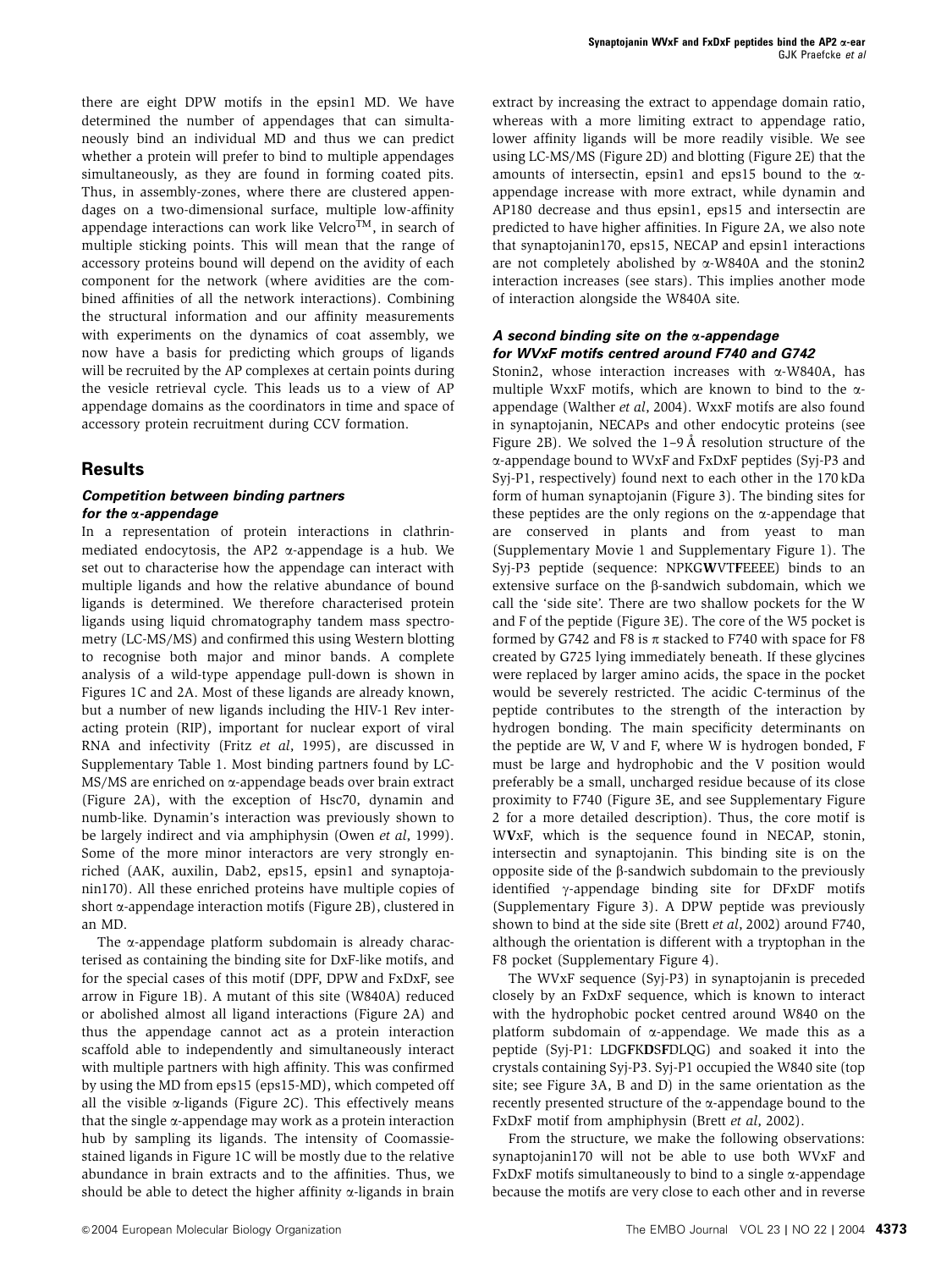

Figure 2 Protein interactions with AP2  $\alpha$ -appendage domain. (A) Protein from brain extracts bound to the  $\alpha$ -appendage and the  $\alpha$  mutant W840A. The red stars indicate proteins that are not displaced completely by the a-W840A mutation implying an additional interaction mode. 100 μg of GST fusion protein were used in 10 mg of rat brain extract and 6 μg of fusion protein were loaded for blotting. Given the number of interacting partners for the  $\alpha$ -appendage, this excess of GST fusion protein allows us to sample all possible interacting partners without saturating the fusion proteins with higher affinity ligands. Bead-bound proteins were washed for 10 min. (B) Domains of  $\alpha$ -appendage ligands showing the predicted a-binding motifs clustered in many cases into MDs. These are not all functional motifs but some have been tested in Figures 4 and 5. Note that for eps15 a polyclonal antibody was used and that only the upper two forms detected by the antibody bind to the appendages. As there is very little of the 170 kDa form of synaptojanin in the brain, we probed the extract from a 90 mm dish of COS cells. We have used a pan-dynamin antibody and by mass spectrometry we found dynamins I, II and III bound in the  $\alpha$ -appendage complex. Intersectins 1 and 2, epsin2, NECAP and sorting nexin9 were identified as a-appendage ligands in mass spectrometry of these samples (see Figure 1C). (C) A Coomassie-stained gel showing a five-fold molar excess of eps15 MD in brain extract competes off all ligands from the  $\alpha$ -appendage. (D) GST-a-appendage interactions in 0.3 and 12 ml of brain extract. The major proteins detected by Coomassie staining that change intensity have been identified by LC-MS/MS and the number of peptides is in parentheses. (E) Blots of samples in (D). AAK: adaptor-associated kinase; Amph: amphiphysin; Dab2: disabled protein2; HIP1: Huntingtin interacting protein1; UIMs: ubiquitin interacting motifs; PTB: phosphotyrosine binding domain; BAR: Bin/amphiphysin/Rvs homology domain; PX: phox homology domain.

Figure 3  $\alpha$ -Adaptin appendage bound to WVxF and FxDxF motifs from synaptojanin. (A) Ribbon diagram showing bound peptides. The b-sandwich subdomain is coloured green and the platform subdomain is gold. The dark green residues at the N-terminus are from the vector. Syj-P3 and Syj-P1 bound to the a-appendage have been deposited with the Protein Data Bank (PDB ids: 1w80 and r1w80sf). (B) Density profiles for the peptides. (C) Scheme of the position of P1 and P3 peptides in synaptojanin170. (D, E) Details of peptide binding sites showing critical a-appendage residues and coordinated waters (blue) involved in binding. Peptides displayed as a linear chain are in the centre panel showing hydrogen bonding potential (dashed green lines) and hydrophobic (grey lines) interactions. The most crucial peptide residues are in bold italics and the residues for which there is little or no density are dotted. On the right are surface representations around the peptide binding sites, coloured according to sequence conservation (maroon (well conserved) through white to light blue (not conserved)). Binding pockets are more easily visible in this representation.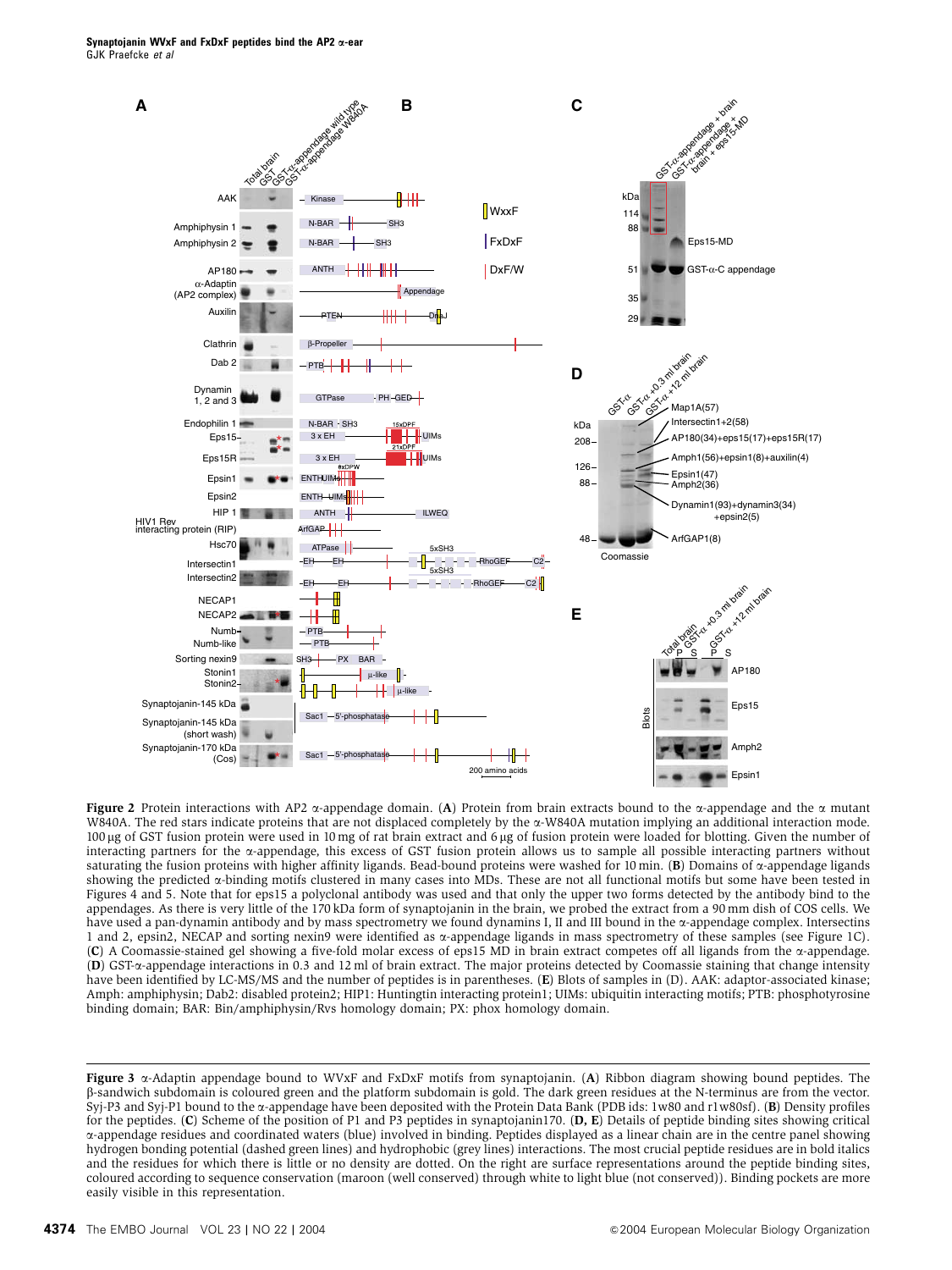orientations. There are 11 amino acids between the visible ends of the peptides in our structure, which is insufficient to stretch the  $>$ 50 Å distance from the C-terminus of the top peptide to the N-terminus of the side peptide. Instead, the motifs could interact with two different  $\alpha$ -appendages if they were extremely close together, as may occur at a late stage of

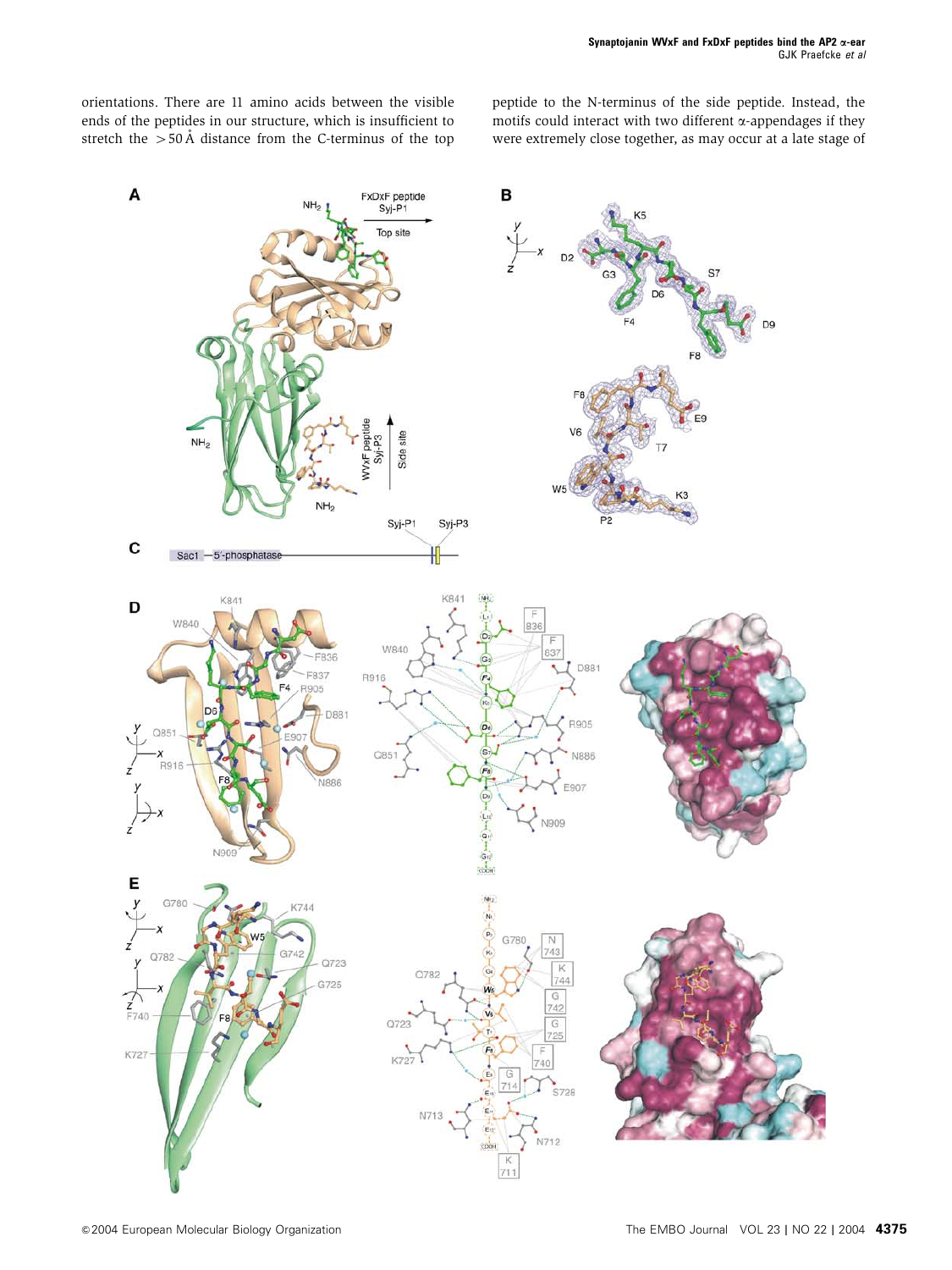coated pit assembly or even following clathrin uncoating during disassembly. We also learn that there is no structural crosstalk between binding sites; therefore, the cooperativity of interactions seen below cannot be accounted for by changes in the architecture of the appendage.

### **Structure-based mutagenesis**

Based on the structure, we made multiple mutations (Figure 4) and identified interacting proteins from pulldowns by LC-MS/MS. It is striking that mutants of the side site, F740D and G742D, have a weak phenotype compared to a-W840A. We blotted for NECAP, which has a WVxF motif, using a range of mutants around the side site and found that a-F740D and a-G742D completely abolish the interaction while  $\alpha$ -W840A does not affect the interaction (Figure 4B). Using shorter wash pulses, we can still see some ligands bound to W840A (Figure 4C), which are completely abolished with  $\alpha$ -F740D + W840A. Taken together, these results show that NECAP interacts predominantly with the side site (thus the DxF motifs in the sequence in Figure 2B do not contribute greatly to the interaction) and this site also makes a less dominant contribution to many other protein interactions (Figure 4C). Stonin2 with its three WVxF motifs also interacts predominantly with the side site (Figure 2A and data not shown). The stronger phenotype of the top site mutant in these experiments is likely due to the frequent presence of multiple copies of top site motifs and fewer copies of side site motifs in MDs, and the contributions of the side site to individual appendage affinities may be masked by the high avidity of top site interactions with  $\alpha$ -appendages on beads.

### **Specificity of** a**-appendage binding motifs**

The Syj-P1 peptide (human) bound to the  $\alpha$ -appendage with an affinity of  $29 \mu M$  (Figure 5). The same peptide from rat, Syj-P2, where FxDNF replaces FxDSF, had a  $4.5 \mu$ M affinity, which is similar to the  $2.5 \mu M$  affinity for a 12-mer from amphiphysin (Amph-P2, containing FFxDNF). Deletion of the first phenylalanine from Amph-P2 results in a 10-fold decrease in affinity, consistent with the coordination of this phenylalanine by F837 and our earlier finding that  $\alpha$ -F837A reduced the binding of amphiphysin and AP180 to the  $\alpha$ appendage (Owen et al, 1999). As expected from the structure, the D in the FxDxF is crucial, with substitution to R abolishing the  $\alpha$ -interaction.

Many of the major  $\alpha$ -appendage ligands (amphiphysin, eps15, epsins) do not contain WVxF motifs, while other ligands contain several (see Figure 2B). The WVxF peptide (Syj-P3) present only in the 170 kDa form of synaptojanin



Figure 4 Top and side interaction surfaces on the  $\alpha$ -appendage. (A) Coomassie analysis of ligand binding to  $\alpha$ -appendage mutants. The results of a mass spectrometry analysis of the major Coomassie bands  $1-5$  are given on the right. (B) We found that NECAP does not bind to  $\alpha$ -F740D and thus we probed some mutants around this site along with the top site mutant W840A. (C) Coomassie analysis of mutants with less stringent washing than in (A) leaving visible Coomassie bands in  $\alpha$ -W840A that are absent in the double top and side site mutant. (D) Positions of our a-appendage mutants.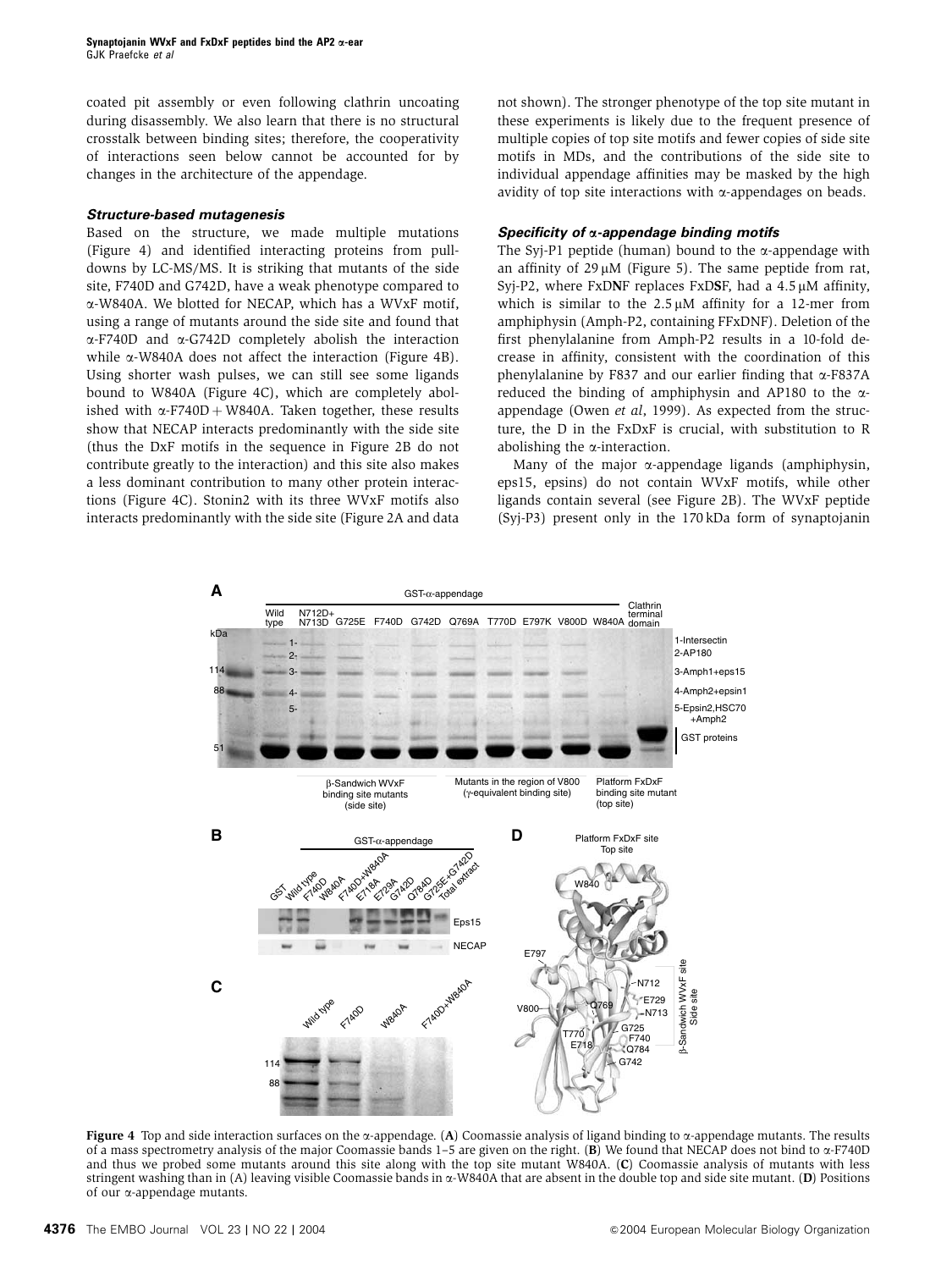|               |                 | and peptide to appendage ratios at these affinities in parentheses |                                    |                        |                        |                 |                       |                         |  |
|---------------|-----------------|--------------------------------------------------------------------|------------------------------------|------------------------|------------------------|-----------------|-----------------------|-------------------------|--|
|               | Peptide         | Sequence                                                           | $\alpha$ -Wild-type                | $\alpha$ -W840A        | $\alpha$ -F740D        | $\alpha$ -V800D | $\alpha$ -G725E+G742D | B2-Wild-type            |  |
| FxDxF         | $Svi-PI$        | LDGFKDSFDLQG                                                       | $28.6 \pm 3.8(0.9 \pm 0.1)$        |                        |                        |                 |                       | No binding              |  |
| Top site      | Syi-P2          | LDGFKDNFDLOG                                                       | $4.5 \pm 0.1(1.3 \pm 0.2)$         |                        |                        |                 |                       |                         |  |
| <b>THEALA</b> | Amph-P1         | FEDNFVP                                                            | $21 \pm 0.2(1.2 \pm 0.1)$          |                        |                        |                 |                       |                         |  |
|               | Amph-P1mut      | FERNFVP                                                            | no binding                         | 79                     |                        |                 |                       | No binding              |  |
|               | Amph-P2         | INFFEDNFVPEI                                                       | $2.5 \pm 0.3(1.1 \pm 0.1)$         |                        | $2.5\pm0.1(1.2\pm0.1)$ | 1.9(1.1)        |                       |                         |  |
|               | Epsin1-P1       | APAFSDPWGGSP                                                       | 200(1.2)                           |                        |                        |                 |                       |                         |  |
|               | EpsinR-P3       | SADLFGGFADFG                                                       | $74\pm14(1.1\pm0.1)$               |                        |                        |                 |                       | 87±15(1.2±0.1)          |  |
|               | Eps15-P1        | SFGDGFADFSTL                                                       | $127 \pm 24(0.9 \pm 0.1)$          | 43                     | 85(1.1)                | 135(0.7)        | 82(0.9):G742D         | $46 \pm 5(1.1 \pm 0.1)$ |  |
|               | Eps15-P2        | SFGGGFADFSTL                                                       | $128 \pm 9(0.7 \pm 0.1)$           | No binding             | 107(0.8)               |                 | 132(0.7)              | $58 + 1.1$              |  |
| WVxF/W        |                 |                                                                    |                                    |                        |                        |                 |                       |                         |  |
|               | Syi-P3          | NPKGWVTFEEEE                                                       | $0.7\pm0.1(0.8\pm0.1)$             | $0.4\pm0.2(1.2\pm0.1)$ | >160                   | 0.8(1.1)        |                       | Weak $>500$             |  |
| Side site     | Syi-P4          | EDKMWVTFLEGS                                                       | 18(0.9)                            |                        | 123(0.9)               |                 | 171(1.0)              |                         |  |
|               | NECAP-P1        | OAPOPSNWVOF                                                        | $7.5 \pm 0.5(0.9 \pm 0.1)$         |                        |                        |                 |                       |                         |  |
|               | Intersectin2-P1 | <b>EVWVRFDLOLFE</b>                                                | 11                                 |                        |                        |                 |                       |                         |  |
|               | Amph-P3         |                                                                    | ASLLDLDFEPLPPVASPVKAPTTSGOSIPWDLWE |                        |                        |                 |                       |                         |  |
|               |                 |                                                                    | $179 \pm 38(2.0 \pm 0.1)$          |                        | 207(0.4)               |                 |                       |                         |  |
|               | Snx9-P1         | GNDPWSAWSASK                                                       | 161(1.1)                           |                        |                        |                 |                       |                         |  |
|               |                 |                                                                    |                                    |                        |                        |                 |                       |                         |  |

Appendage  $K_d$  values ( $\mu$ M)

Figure 5 Affinities of peptides measured by ITC. Dissociation constants for the interactions of peptides and  $\alpha$ -appendages as determined by ITC at  $10^{\circ}$ C. Where we have more than one determination, we give the average $\pm$ range. The stoichiometries are in parentheses. The Amph-P3 peptide is from amphiphysin2 and contains two adaptor binding sequences, one for the platform and the other for the b-sandwich subdomain, neither of which have been previously shown. A stoichiometry of 2:1 means one peptide cannot stretch between the two appendage sites. The surface conservation to the left is colour coded: burgandy for high conservation through white to blue/jade for residues not conserved. Syj: synaptojanin; Amph: amphiphysin; Snx9: sorting nexin9. Further ITC parameters are found in Supplementary Table 3.

bound to the  $\alpha$ -appendage with an affinity of 0.7  $\mu$ M (Figure 5). The synaptojanin WVxF motif present in the 145 kDa and the 170 kDa form (Syj-P4) bound with an affinity of  $18 \mu$ M, and this lower affinity may be why its contribution was previously missed. Comparing these peptides to NECAP-P1 (which is immediately followed by the acidic C-terminus of the protein) suggests that affinities are strengthened by negative charges at the C-terminus of the motif. WVxF motifs are specific for the side site as Syj-P3 bound to  $\alpha$ -W840A with a wild-type affinity, but to  $\alpha$ -F740D with a substantially weakened affinity. A similar sequence motif (PWxxW) is known to bind to the clathrin terminal domain (Lundmark and Carlsson, 2003; Miele et al, 2004) and thus we tested peptides from sorting nexin9 and from amphiphysin, which bound to the a-appendage with relatively weak affinities (Snx9-P1: 161 μM; Amph-P3: 179 μM).

A number of peptides that contain FxxFxxF/L motifs also bind to the  $\alpha$ -appendage (Figure 5), including EpsinR-P3, Eps15-P1 and Eps15-P2 (from human, human and mouse, respectively). The epsinR-P3 peptide was previously shown to bind to the  $\gamma$ -appendage  $\beta$ -sandwich subdomain with an affinity of 110  $\mu$ M (Mills *et al*, 2003). This site is not conserved on the  $\alpha$ -appendage (Supplementary Figure 3); given that W840A abolished the interaction of Eps15-P2, whereas side site mutant had no effect, we conclude that this motif can bind to the top site.

If ligands are to interact with isolated appendages, then the concentrations must be similar or higher than the  $K_d$  values observed for the peptides. Most ligands are present in brain extract at lower concentrations (data not shown), and therefore micromolar affinities are insufficient to achieve significant interactions without additional contributions.

### **Clustering of** a**-appendages**

Brain extract pull-down experiments using appendage domains on beads are informative but crude, in that ligands with more than one appendage interaction motif should bind with a higher avidity and additional layers of interactions between ligands may lead to interaction networks. We simplified this using isothermal titration calorimetry (ITC) where

we measured the affinity of individual protein adaptor binding domains (MDs) for appendages. We define high affinity as  $1 \mu$ M or tighter, an affinity where one can easily purify complexes by gel filtration. We define medium affinity as up to  $20 \mu M$ .

Eps15-MD has an affinity of 21 nM for a first  $\alpha$ -appendage with 2-3 additional binding sites of  $10-20 \mu M$ , as determined by ITC (Figure 6A, and see Figure 6B for how the first appendage interaction almost completely saturates before the medium-affinity interactions become visible). The mutation F740D abolished the high-affinity interaction leaving only the medium-affinity interactions. G742D abolished the high-affinity site and only left one medium-affinity site of  $17 \mu$ M (Supplementary Table 3).  $\alpha$ -W840 weakened the highaffinity interaction by 100-fold. Thus, to achieve a highaffinity interaction, eps15 occupies both sites of the  $\alpha$ -appendage. These results imply that there should be a motif in eps15 with a  $1.2 \mu$ M affinity for the side site, but there are no WVxF motifs; so there is an uncharacterised motif that interacts with the side site. The binding of  $\beta$ 2-adaptin to eps15 was similar to  $\alpha$ -adaptin (Figure 6A), with low affinities and fewer sites.

The MD of epsin1 contains eight DPW motifs and again several  $\alpha$ -appendages bind simultaneously. The first  $\alpha$ -appendage interacts with an affinity of  $1 \mu$ M and the affinity of two others is approximately 40  $\mu$ M (Figure 6A). As with eps15,  $\alpha$ -F740D (and  $\alpha$ -W840A, see below) abolished the high-affinity interaction. Again the top and side sides are occupied to give the first high-affinity appendage interaction. The additional low-affinity interactions are not affected by a-F740D and are likely due to the use of DPW motifs in the top site.

By increasing the length of the construct to include an additional FxxFxxL (epsin1-MD  $+$  ), the affinities of both sites increased six- to eight-fold. A peptide covering this motif (EPDEFSDFDRLR) bound to  $\alpha$ -appendage with only a millimolar affinity. Thus, a very low-affinity interaction motif can make a very significant contribution to the overall affinity of MD when used in combination with motifs that bind to other sites. It is interesting that the affinities of all appendage interactions are increased by this additional motif, and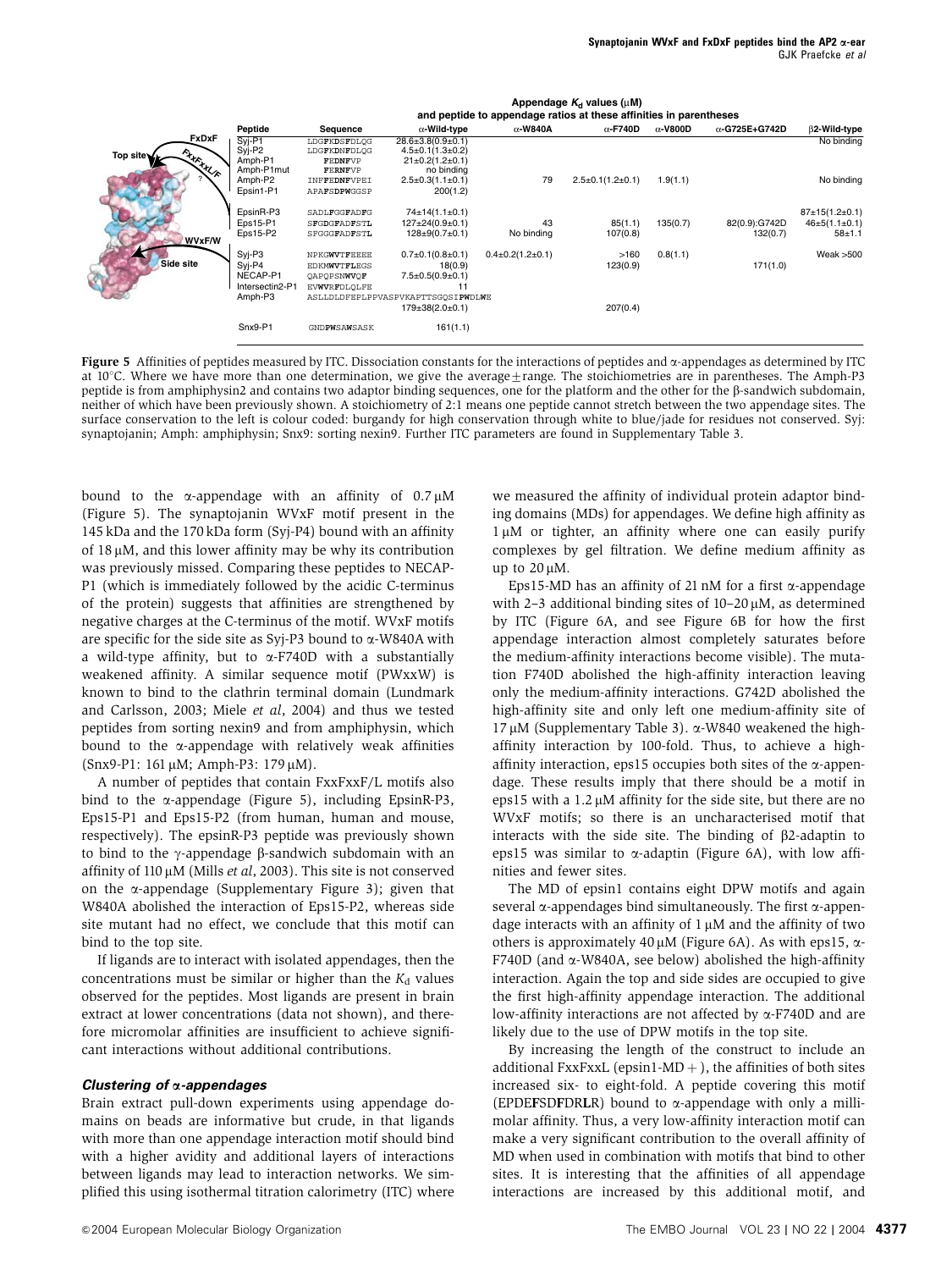

Figure 6 Affinities of proteins measured by ITC. (A) Dissociation constants and other binding parameters for the interactions of MD with  $\alpha$ appendages at 10°C measured by ITC. Schematic diagrams of the appendage MD interactions are on the left and schematics of the MD constructs used are on the right; numbers refer to amino acids. Inset: pull-downs from brain extract with some of the same MDs showing that affinities measured by ITC match the amounts of AP2 bound. Further ITC parameters are found in Supplementary Table 4. (B) Typical ITC data showing separation of high- and medium-affinity binding sites in eps15-MD and epsin1-MD  $+$ . (C) Peptide competition for ligand binding from brain extract to GST-a-appendage mutants. All peptides were used at 100 µM. The sequence of LLDLD peptides from amphiphysin1 is KEETLLDLDFDPF. This peptide and Amph-P3 bind to clathrin terminal domains. Other peptide sequences are found in Figure 5. As in Figure 2A, COS cell extract was used to monitor the interaction of synaptojanin170. Beads were washed for at least 10 min.

therefore we wonder if there might be an overall conformational rearrangement of the MD that is lost with  $\alpha$ -W840A where the FxxFxxL motif is proposed to bind.

In these experiments, we show that both eps15 and epsin1 bind to multiple  $\alpha$ - and  $\beta$ -appendages. The MD of eps15 has 12 DPF motifs and that of epsin1 has eight DPW motifs. It is probable that for steric reasons only some of these motifs can be occupied when saturated with  $\alpha$ -appendage (3-4 for eps15-MD and three for epsin1-MD). For eps15, the medium-affinity interactions are abolished by  $\alpha$ -W840A and preserved by  $\alpha$ -F740D; therefore, these are single-site interactions. We measured the affinities of many DPF peptides from this domain and all are in the region of  $100 \mu M$ . As

one can predict, the presentation of multiple motifs increases the affinity, because when one appendage becomes bound then the probability of rebinding is higher due to a local concentration of binding motifs.

Given that the MDs from eps15 and epsin1 can bind simultaneously to at least three appendages, this will mean that these proteins will have a much higher compound affinity (avidity) for clustered AP2 complexes, which could equally be a concentrating mechanism for AP2s.

AP180-MD contains seven DxF motifs. We observed two appendage interactions with dissociation constants of medium to low affinity. Mutation of either W840 or F740 leaves only low-affinity interactions. A weak interaction with AP2 is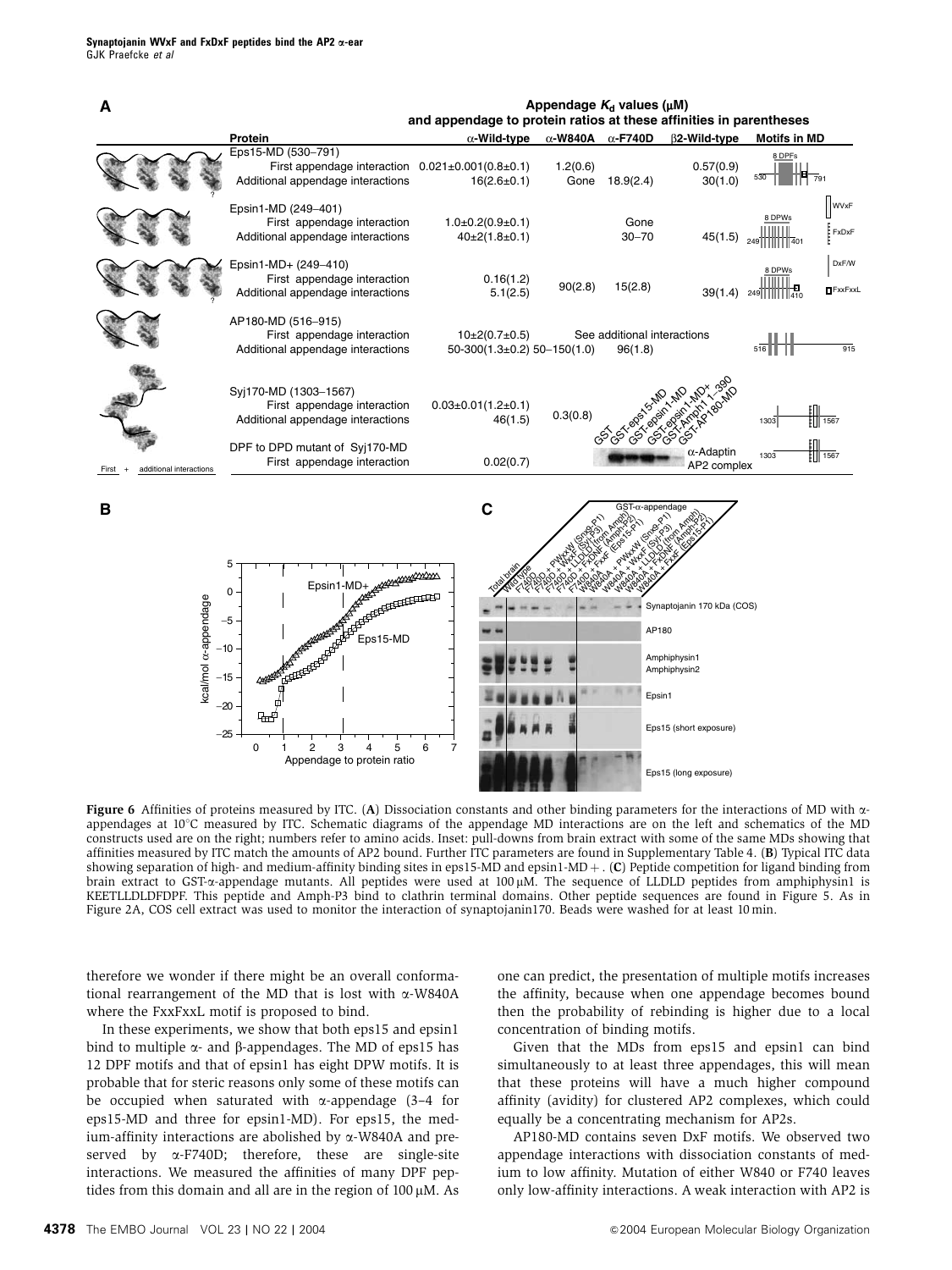also seen in the direct pull-downs from brain extract (see inset in Figure 6A).

The C-terminal domain of synaptojanin170 (Syj170-MD) contains the FxDxF and WVxF motifs whose peptides were



bound to the  $\alpha$ -appendage in Figure 3 as well as other DxF motifs. This domain has one high-affinity appendage interaction due to use of top and side binding sites and at least one medium-affinity appendage interaction. The high-affinity interaction is not due to the use of the N-terminal DPF motif as a mutant has no effect (Figure 6A) and we propose that it is due to the use of both FxDxF and WVxF motifs on different appendages.

From the peptide affinity measurements, we chose a number of peptides to use in competition studies for ligand binding to the  $\alpha$ -appendage (Figure 6C). Given the high avidity of ligands for the  $\alpha$ -appendage when using beadbound protein, we did competition studies with  $\alpha$ -W840A and  $\alpha$ -F740D. Amphiphysin and eps15 binding to  $\alpha$ -F740D were reduced and the interactions were abolished by the addition of an FxDxF peptide. This shows that these proteins use both sites, despite the absence of WVxF sequences as also shown in Figure 6A for eps15. There is no visible reduction of epsin1 binding to  $\alpha$ -F740D (probably due to the avidity of the remaining three appendage interactions; see Figure 6A), and the FxDxF peptide reduces but does not abolish this interaction, consistent with the avidity afforded by its multiple DxF/ W motifs. Synaptojanin170 can bind to both mutants and is abolished by  $F740D + Amph-P2$  or by W840A + Syj-P3. Thus, this protein uses the top site in  $\alpha$ -F740D or the side site in  $\alpha$ -W840A, and unlike eps15 and epsin1 the interactions of both motifs are independent of each other, implying that both do not interact with the same appendage (see also the structure prediction). The 170 kDa isoform of synaptojanin has an additional WVxF motif  $\sim$  520 residues upstream of the FxDxF motif. Using these two motifs, synaptojanin may be predicted to interact with the top and side sites of a single a-appendage; however, our results do not support this.

### **Dynamics of coated pit assembly**

We next examined accessory protein binding to clustered appendages on beads and to isolated appendages to mimic the competing adaptor interactions in assembly-zones and free AP2 complexes in the cytosol (Figure 7A). In the Coomassie visualisation, there are clear changes in the proteins bound (see arrows), although there was some loss in the recapture of isolated appendages. By blotting, we conclude that amphiphysin, AP180 and eps15 all bind more weakly to isolated appendages compared to clustered appendages, while epsin1 does not change and perhaps binds better. This shows that the dynamics of appendage interactions in solution favours epsin1 binding. This is consistent with in vivo data, where epsin1 seems to have a strong ability

Figure 7 Influence of clustering and phosphorylation on  $\alpha$ -appendage interactions. (A) Free appendages versus clustered appendages have different ligand preferences. As an approximation to free appendages, we have incubated GST-appendages in brain extract and subsequently captured these by pouring the extract over a filter with GSH beads on top. This was compared with GST-appendages previously bound to beads and then incubated in brain extract. The Coomassie gel shows the major changes taking place and some proteins have been blotted. The identities of the Coomassie bands have not been determined by mass spectrometry.  $(B)$   $\alpha$ -Appendages incubated in phosphorylated, dephosphorylated and untreated brain extracts change their ligand preferences. The identities of dominant proteins by LC-MS/MS are given beside the Coomassie gel.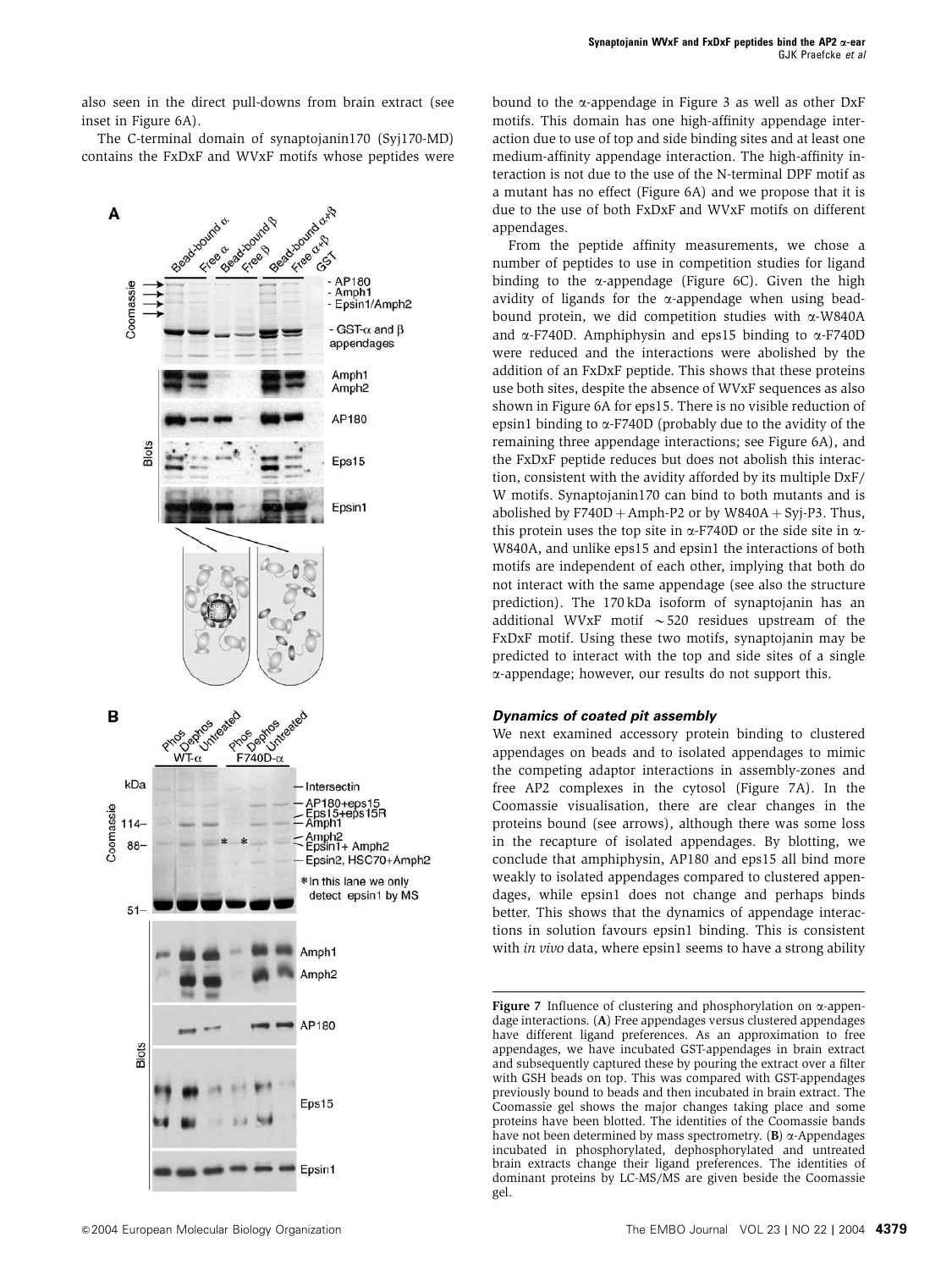to target AP2 adaptors to the plasma membrane and lipid binding mutants deplete adaptors from the plasma membrane (Ford et al, 2002). The b-appendage does not interact strongly with any of the proteins in solution but has a significant interaction with AP180 and epsin1 when bound to the beads. We conclude that there is a change in ligand preference when adaptors move from the cytosol and are clustered on the membrane.

Phosphorylation has previously been reported to modify AP interactions (Slepnev et al, 1998; Chen et al, 1999) and dephosphorylation of endocytic component in vivo is critical in regulating clathrin-mediated endocytosis at the synapse (Marks and McMahon, 1998). In our mass spectrometry analysis, we found in vivo phosphorylation sites in most of the major accessory proteins, having not treated the brain extracts to induce phosphorylation (data not shown). Thus, we used the  $\alpha$ -appendage in samples of brain extract that were either untreated or incubated under conditions to promote phosphorylation (Mg-ATP and phosphatase inhibitors) or dephosphorylation (alkaline phosphatase). Coomassie staining showed that phosphorylation reduced the interactions of most ligands. Blotting confirmed this for amphiphysins, AP180 and eps15 but not for epsin1 (Figure 7B). The effects of dephosphorylation on the interaction of eps15 with the  $\alpha$ -appendage imply that basal endogenous phosphorylation of this protein inhibits its interaction, while with amphiphysin and AP180 additional phosphorylation is needed to inhibit the interaction. The effect of basal phosphorylation on  $\alpha$ -interactions and the greater effect of additional phosphorylation show that phosphorylation can fine-tune the network interactions. Thus, the endocytic apparatus is primed following exocytosis, where calcium triggers a protein phosphatase activity that dephosphorylates many endocytic proteins.

### **Temperature-dependent trapping of assembly-zones**

At  $37^{\circ}$ C, there are fewer adaptor puncta on cell surfaces than at lower temperatures, and thus many colocalisation studies with AP2 adaptors use low-temperature fixation. At lower temperatures, the affinity of protein interactions will increase and transient complexes will be stabilised. We previously noted that overexpression of full-length epsin1 in COS cells leads to an accumulation of puncta on the plasma membrane (Ford *et al*, 2002). We now show that the epsin1 puncta appearance is temperature dependent and by TIRF microscopy we show that they are plasma membrane associated (Figure 8A and Supplementary Figures 5 and 6). The puncta begin to appear at temperatures below  $18^{\circ}$ C and colocalise with endogenous AP2. These puncta have predicted hallmarks of arrested network assembly-zones that cannot proceed to functional CCVs because of the perturbations. These hallmarks include (a) the appearance of puncta as the temperature is lowered and the disappearance as the temperature is raised again (data not shown), (b) the accumulation of accessory proteins like eps15 and dynamin not normally concentrated in CCVs or in clathrin-puncta at normal temperatures (see Figure 6B and Supplementary material in Ford et al, 2002) and (c) the accumulation of MDs (Supplementary Figure 5) or wild-type a-appendage when these are overexpressed. At  $6^{\circ}$ C, there are frequently cells that have no puncta, but these cells always have a much lower level of AP2 (Figure 6A). We could also abolish the

epsin1 puncta by RNAi against the  $\mu$ 2 subunit of AP2 complexes (data not shown). This shows that an AP2 hub is needed for the puncta formation. Transfection of the epsin1 lipid binding mutant  $(R63L + H73L)$  does not result in puncta formation at  $6^{\circ}$ C and AP2 is no longer on the membrane. In these cells, AP2s frequently form aggregates inside the cell, but the epsin mutant does not colocalise. Thus, it appears that membrane-associated AP2 is necessary to get these arrested complexes.

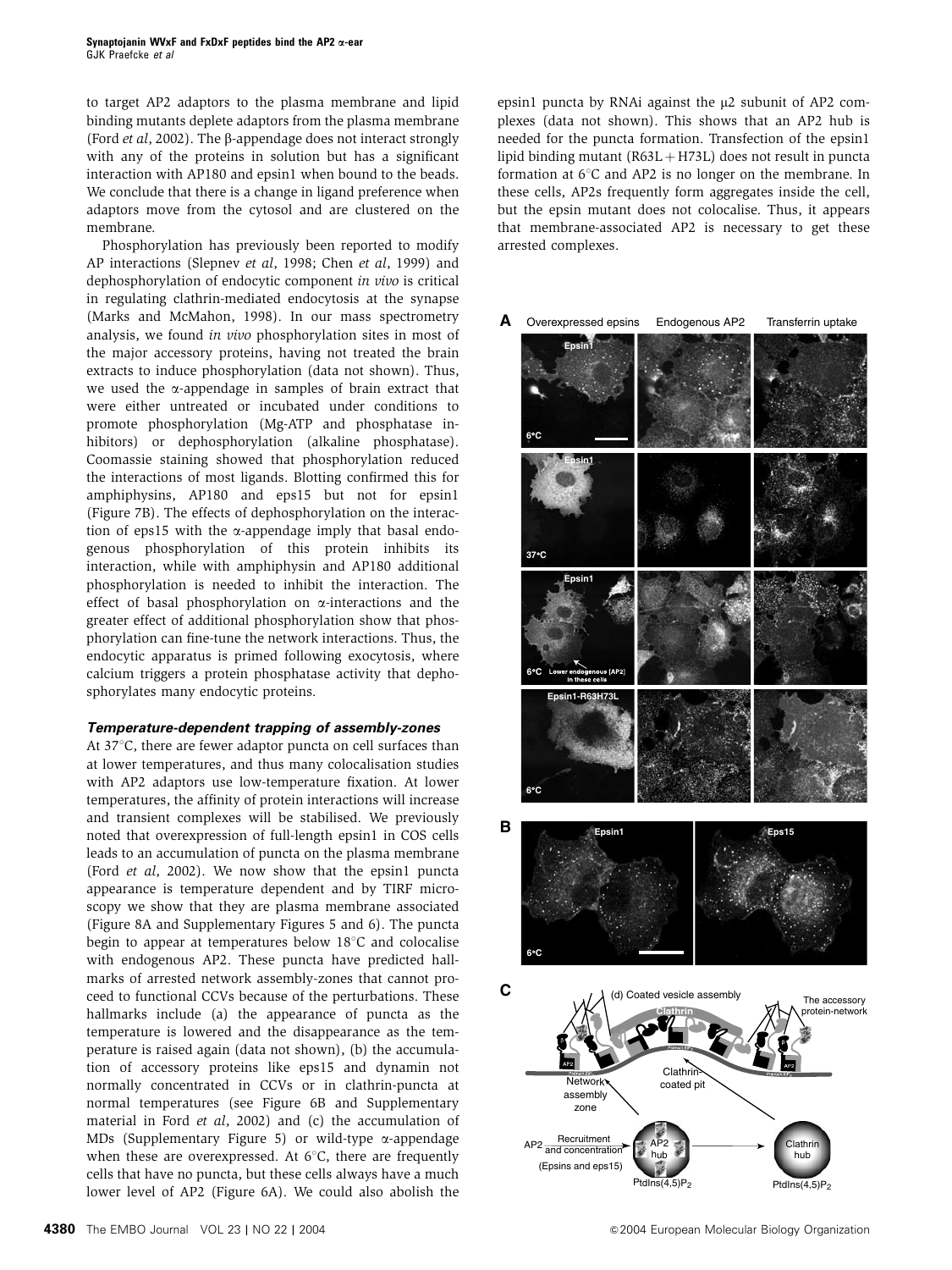### **Discussion**

To understand the dynamics of  $\alpha$ -hub assembly, we first examined the molecular basis and affinities of  $\alpha$ -appendage interactions. Our structural information provides clear evidence for two motif interaction sites on the  $\alpha$ -appendage (Figure 3). A side site binds WVxF motifs and at least one other unidentified motif (present in proteins like eps15). A top site binds to DxF/W, FxDxF and to peptides containing FxxFxxL (Figure 5). We showed the contribution that both these sites make to  $\alpha$ -appendage interactions (Figure 6). These data led us to examine the binding properties of AP2 appendages in solution and when clustered, and from these data we discuss a model for the dynamics of the  $\alpha$ -hub in coated vesicle assembly.

### **Motif-domains**

Adaptor appendages interact with short unstructured sequence motifs normally concentrated into domains. The concept of MDs is not unique to AP2 accessory proteins. Other examples are proline-rich domains that contain SH3 binding motifs and proteins lining nuclear pores with their FG repeats. We make the following observations on the basis of our affinity measurements.

Only a limited number of possible interaction motifs can be occupied simultaneously and the presentation of many juxtapositioned motifs leads to an increased affinity for the  $\alpha$ appendage. Another way to increase affinity is to use two different motifs on the same polypeptide chain to interact with the top and side sites of the  $\alpha$ -appendage. The major advantage of this mode of interaction (multiple motifs joined by a flexible linker interacting with a three-dimensional surface) is the readily reversible nature of the interactions despite the high avidity (apparent affinity). Individual 'off rates' for motifs in the network should not be significantly altered and therefore protein partners can readily change and secondary modifications and changes in local environments can dramatically alter the protein network interactions.

For all of these MDs that we have tested in circular dichroism we have not detected any significant structure (see also Kalthoff et al, 2002). However, in Figure 6, we observe that the addition of another motif onto the end of an epsin1-MD construct affects the apparent affinities of all interactions. Previously, we also noted that mutagenesis of an AP1  $\gamma$ -appendage motif in epsinR affected the affinity of a distant motif (and vice versa) (Mills et al, 2003). Thus, nature has a way of packaging many motifs in a small domain, and when ligands are presented and a motif interacts this may well lead to local changes in the conformation of the domain that either favours or disfavours additional ligand interactions (by unzipping or zipping).

### **Maturation of the** a**-hub**

In solution, AP2 appendages will interact predominantly with proteins that show a high affinity for isolated AP2 complexes. The eps15:epsin partnership is a prime candidate for an AP2 binding partner at this stage and thus is likely to play a role in adaptor recruitment to membranes. The sensitivity of eps15 network interactions to phosphorylation may well help to regulate this. In assembly-zones, avidity plays a much greater role and therefore proteins with multiple motifs can interact more strongly. However, side site interaction motifs were less abundant in the MDs that we studied and are predicted to be generally less abundant in most accessory proteins with the exception of stonin2 and NECAP. Thus, there will be less competition for side sites on clustered adaptors and consequently WVxF-like motif proteins are likely to play a much more significant role in assembly-zones. From the crystal structure with synaptojanin motifs, we also noted that the presence of top and side binding motifs does not mean that they can interact with the same appendage; however, this depends on the relative orientation of the motifs and the distance apart. It is interesting to note that the motifs in amphiphysin and in the C-terminus of intersectin2 are in a similar orientation and thus these proteins are also likely to be recruited to clustered adaptors. While we believe that the a-appendage samples its environment for affinity and abundance of binding partners, there is a maturation in the appendage hub from being a free  $\alpha$ -hub to a clustered  $\alpha$ hub with resultant different affinities for binding partners.

### **How the** a**-hub fits into coated vesicle dynamics**

Networks of protein interactions provide high avidity and specificity, and yet the reversibility necessary in biological processes. In assembly-zones, AP2 appendages clustered on a two-dimensional surface orchestrate dynamic assemblies of endocytic components. These webs of interactions give stability to many weak protein:protein and protein:lipid interactions. These adaptor protein-network assembly-zones are likely to be transient in nature, but given enough cargo molecules in the membrane to bind to adaptors and a critical PtdIns $(4,5)P_2$  concentration to interact with epsins and other adaptor molecules, then the network is stabilised, clathrin is

Figure 8 Adaptor protein-network assembly-zones. (A) Overexpression of epsin1 in COS cells leads to a temperature-dependent accumulation of puncta. This results in a redistribution of endogenous AP2 into these same puncta. Their presence is absent in cells expressing low levels of endogenous AP2 (50 out of 50 cells). The epsin1 lipid binding mutant  $R63L + H73L$ , which we previously showed inhibits transferrin at  $37^{\circ}$ C, does not form these puncta at 61C and indeed AP2 becomes aggregated in the cytosol, but does not colocalise with other endocytic markers (not shown). Based on these experiments and the temperature-dependent appearance and our previous observations of colocalisation with eps15 and dynamin, we call these puncta 'adaptor protein-network assemblyzones'. Scale bar,  $20 \mu m$ . (B) Colocalisation of endogenous eps15 (detected with Ra15) with epsin1 in puncta. Scale bar,  $20 \mu m$ . (C) Model of clathrin-coated pit assembly illustrating the adaptor protein-network assembly-zones at the edges of the pit. In these zones, proteins like epsins and eps15 are capturing more adaptors, so the vesicles are filled with cargo and shaping the membrane in preparation for clathrin assembly. Proteins with  $\alpha$ -appendage side site interaction motifs will be able to bind simultaneously to the  $\alpha$ appendage along with epsins and eps15, which cluster primarily by using the top site. Thus, synaptojanin may well be recruited at this point and with its lipid phosphatase activity it will be able to destabilise the membrane attachments unless there is prior clathrin polymerisation. Amphiphysins are also found here and recruit dynamin to the edges of coated pits in preparation for the vesicle scission process. Assembly-zones may be too small and too unstable to visualise at  $37^{\circ}$ C by microscopy. A stable network will naturally progress into a coated pit due to the presence of clathrinpolymerising molecules like amphiphysin, epsins and AP180. This means that the network self-destructs as clathrin is polymerised and thus the network does not grow indefinitely. The initial AP2 recruitment to membranes is likely aided by high-affinity single appendage interactions like those for epsin1 and eps15. The affinity of both AP2 and epsin1 for membranes and cargo will help stabilise the membrane interactions.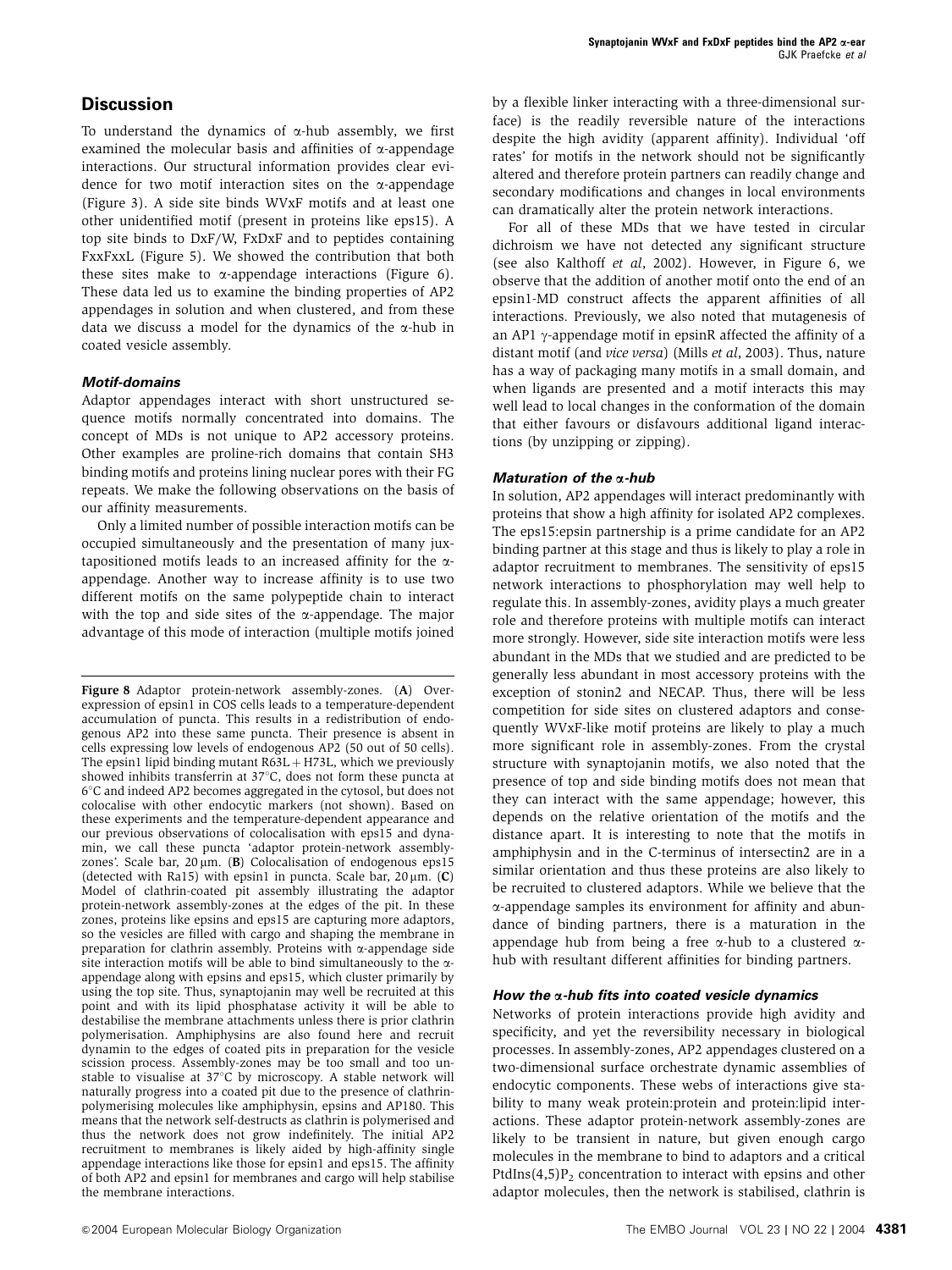recruited and the pathway is biased towards coated pit assembly.

While  $\alpha$ -appendages may work as protein recruitment hubs, clathrin terminal domain interactions are likely to be organising hubs, given the very weak interactions with binding partners (Figure 4A) and the self-assembly of clathrin. These two hubs are used sequentially during coated vesicle maturation. If clathrin terminal domains were the prime protein recruitment hubs, then it would be difficult to ensure against the formation of empty coated pits without cargo adaptors and membrane. Thus, the cargo adaptor is central in the recruitment of accessory proteins for vesicle formation. This central role of AP2 adaptors in plasma membrane coated pit formation is not surprising and is reflected in the vast reduction of coated pits formed after depletion of AP2 by RNAi (Motley et al, 2003) and in the absence of membrane puncta containing epsin1 when AP2 expression levels are low (Figure 8A). A question arises as to why AP2 adaptors do not self-assemble like clathrin to make the clustered  $\alpha$ -hub. This is likely to ensure that AP2 recruitment is dependent on cargo binding, and thus coated pit assembly is dependent on the same. It also gives a greater dynamic instability to the network in contrast to more stable protein oligomerisation. This clustering of AP2 by MD proteins is a novel way to make a 'sensitive' protein recruitment hub.

In CCVs where AP2 adaptors are enriched, there is no coenrichment of most accessory proteins (Mills et al, 2003), showing that clathrin polymerisation dramatically changes the dynamics of the assembly-zone and of clustered  $\alpha$ -hubs. Therefore, adaptor protein-network assembly-zones will be restricted to the edges of forming coated vesicles as supported by the immunolocalisation of eps15 to the edges of coated pits (Tebar et al, 1996), as illustrated in Figure 8C. These assembly-zones mature into coated pits when clathrin begins its lattice assembly or when adjacent preformed clathrin lattices capture assembly-zones. From this point onwards, clathrin interacting proteins will be guiding the fate of the nascent vesicle, whereas the adaptor protein-network assembly-zones will be pushed towards the neck of the nascent vesicle where dynamin is to be finally deposited.

In the process of review, two other papers have appeared in online versions that verify the  $\alpha$ -appendage side interaction site that we also find in this paper (Mishra et al, 2004; Ritter et al, 2004).

### **Materials and methods**

#### **Brain protein interaction with GST-appendages**

Rat brain extract was prepared by homogenising one brain in 10 ml of 150 mM NaCl, 10 mM HEPES pH 7.4 with 2 mM DTT and protease

### **References**

- Brett TJ, Traub LM, Fremont DH (2002) Accessory protein recruitment motifs in clathrin-mediated endocytosis. Structure (Camb) 10: 797–809
- Brodsky FM, Chen CY, Knuehl C, Towler MC, Wakeham DE (2001) Biological basket weaving: formation and function of clathrincoated vesicles. Annu Rev Cell Dev Biol 17: 517–568
- Chen H, Slepnev VI, Di Fiore PP, De Camilli P (1999) The interaction of epsin and Eps15 with the clathrin adaptor AP-2 is inhibited by mitotic phosphorylation and enhanced by stimulation-dependent

inhibitors. For interaction experiments, 0.05% Triton X-100 was added to 0.6 ml of this extract  $+30$ –100 µg of GST fusion protein  $+$ glutathione-Sepharose beads, incubated for 1 h and then the beadbound proteins were washed three to four times with the same buffer with Triton X-100. The specificity of these experiments was established by looking for an absence of amphiphysin interaction with a parallel  $GST-B2$ -appendage pull-down. This may be an arbitrary stringency setting for this experiment (because amphiphysin does interact weakly with  $\beta$ 2), but because of the network of interactions that can be formed by endocytic proteins we took this approach to exclude indirect protein interactions. For the  $\alpha$ -mutant analysis in Figure 4A, we washed our beads multiple times over a period of 45 min at room temperature. With these conditions, we lose synaptojanin-145 and dynamin interactions but a surprising number of proteins remain attached and thus must be binding extremely tightly. For peptide competition, the peptides were included in both the brain extract and in the first wash at  $100 \mu M$ unless otherwise stated. To analyse the protein interaction partners of free appendages, we have incubated GST-appendages in brain extract for 1 h and then captured these by centrifugation through a layer of GSH beads on a filter and subsequently washed these beads three times with wash buffer. This was compared with bead-bound appendages incubated with extract for  $1 \hat{h}$  before capturing the  $beads + \overline{GST}$ -appendages on a filter. The assumption in this experiment is that the assembly of a protein interaction network should not take place efficiently on the moment capture and centrifugation. Brain extract was phosphorylated by addition of  $2$  mM MgATP + 2.5 mM Na-orthovanadate, 0.5  $\mu$ M cyclosporine A and 0.5  $\mu$ M okadaic acid followed by 30 min incubation at 37°C. For dephosphorylated extract, 10 U of alkaline phosphatase was added per ml.

For constructs, affinity measurements, crystallography and immunofluorescence, see Supplementary methods.

#### **Mass spectrometry analysis**

Peptides of in-gel trypsin-digested protein bands were separated by liquid chromatography on a reverse-phase C18 column  $(150 \times 0.075 \text{ mm}$  i.d., flow rate 0.15 µl/min). The eluate was introduced directly into a Q-STAR hybrid tandem mass spectrometer (MDS Sciex, Concord, Ontario, Canada). The spectra were searched against an NCBI non-redundant database with MASCOT MS/MS Ions search (www.matrixscience.com). For proteins with a low number of peptides, we have confirmed their identity by searching the PeptideSearch nrdb database using sequence tags from our data.

#### **Supplementary data**

Supplementary data are available at The EMBO Journal Online.

### **Acknowledgements**

We thank Peter McPherson for NECAP and synaptojanin2 antibodies, Volker Haucke for stonin2 antibody, Tom Südhof for synaptojanin antibodies, Phil Evans and our lab members for fruitful discussions and Roger Williams for assistance with data collection. This work was supported by a Marie Curie Fellowship of the EU (contract no. HPMF-CT-2000-01086) to GJKP and by a Research Fellowship from Downing College, Cambridge, to MGJF.

dephosphorylation in nerve terminals. J Biol Chem 274: 3257–3260

- Collins BM, Praefcke GJ, Robinson MS, Owen DJ (2003) Structural basis for binding of accessory proteins by the appendage domain of GGAs. Nat Struct Biol 10: 607–613
- Conner SD, Schmid SL (2003) Regulated portals of entry into the cell. Nature 422: 37–44
- Evans PR, Owen DJ (2002) Endocytosis and vesicle trafficking. Curr Opin Struct Biol 12: 814–821